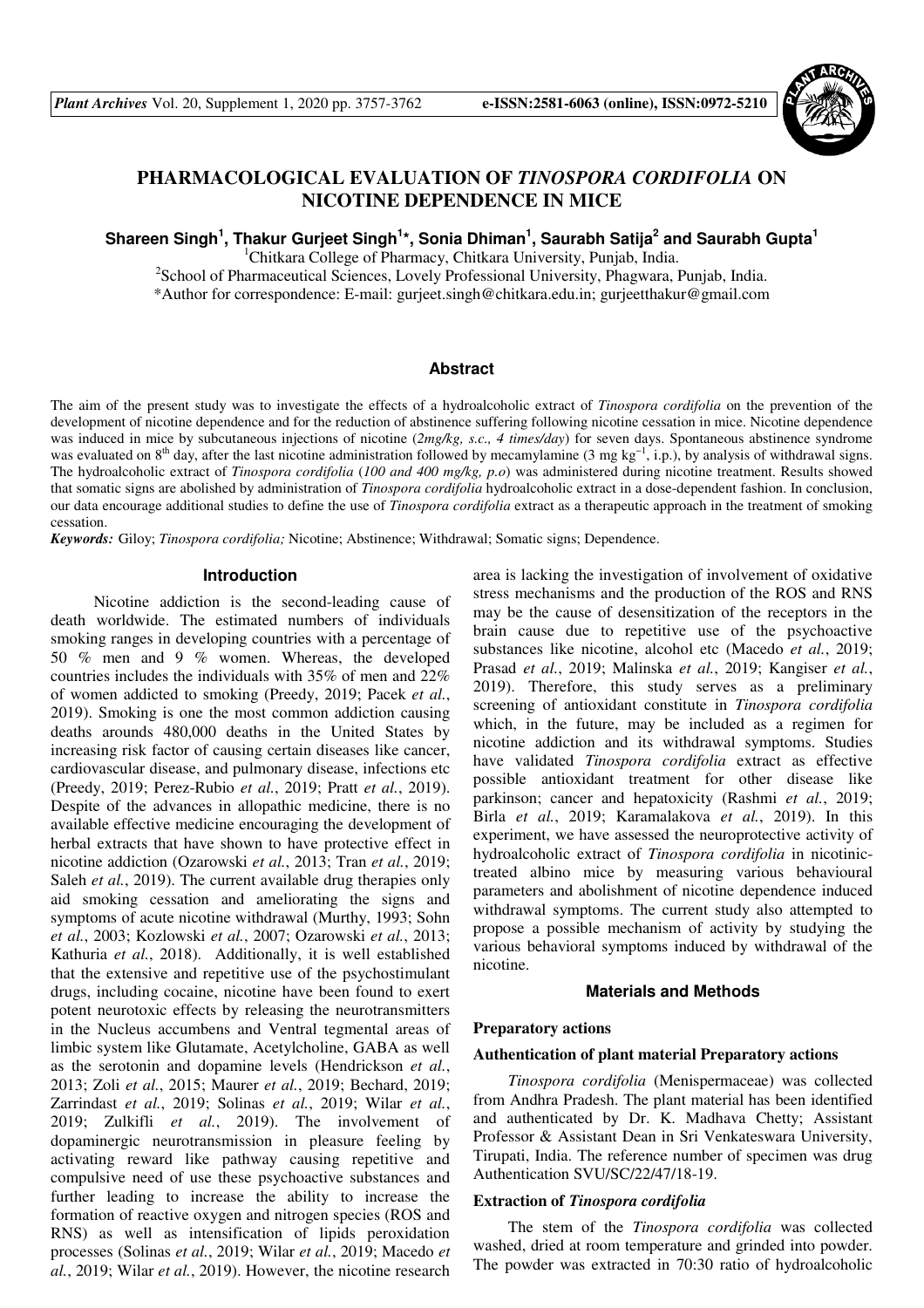extract using a Soxhlet apparatus for 48 hours and concentrated in a rotary evaporator to form syrup like consistency. The obtained extract was stored in the refrigerator at 4ºC. The percentage yield for the extract was 18.5%.

# **Animals used**

Swiss albino mice weighing 25±2g obtained from Central Research Institute, Kasauli, India, maintained on standard laboratory diet (Kisan Feeds Ltd., Mumbai, India) and having free access to tap water were employed in the present study. They were housed in the departmental animal house and were exposed to a regular 12 hr cycle of light and dark. The experiments were conducted in a semi-sound proof laboratory. The observer was blind to the treatment group assignment. The experimental protocol was approved by the institutional animal ethical committee and care of the animals was done as per the guidelines of Committee for the Purpose of Control and Supervision of Experiments on Animals (CPCSEA), Ministry of Environment and Forests, Government of India (Reg. No. 1181/PO/Ebi/08/CPCSEA).

#### **Drugs and chemicals:**

The chemicals used were of analytical grade and all drug solutions were freshly prepared before use.

### **Laboratory procedures:**

#### **Induction of nicotine withdrawal syndrome in mice:**

Sub-acute administration of nicotine followed by a single injection of mecamylamine was used to induce nicotine withdrawal in mice (Damaj *et al.*, 2003; Biala and Weglinska, 2005; Singh *et al.*, 2013 a, b; Rehni *et al.*, 2012). Nicotine dependence was induced by repeated s.c. injections, four times daily, at an interval of 4 h starting for 7 days (2.5 mg/kg, s.c).

#### **Assessment of withdrawal severity score (WSS):**

A set of withdrawal severity score was employed to quantitate the magnitude of withdrawal syndrome in mice (Rehni *et al.*, 2012; Singh *et al.*, 2013 a, b).

# **Assessment of Nicotine withdrawal syndrome in terms of jumping frequency:**

Jumping frequency observed in a period of 30 min was used as a quantitative symptom of Nicotine withdrawal immediately after mecamylamine administration (Biala and Weglinska, 2005; Singh *et al.*, 2013 a, b).

### **Assessment of nicotine withdrawal syndrome in terms of piloerection frequency:**

Piloerection frequency observations were made for a period of 30 min after mecamylamine administration (Singh *et al.*, 2013 a, b).

# **Assessment of nicotine withdrawal syndrome in terms of body tremor frequency:**

Body tremor frequency observations were made for a period of 30 min after mecamylamine administration (Singh *et al.*, 2013 a, b).

### **Experimental Design:**

The current study protocol is of 7 days and was employed with five groups comprising of 06 animals in each group.

### **Group I (Vehicle-vehicle control):**

Vehicle (Saline, 10 ml/kg, i.p.) for Nicotine was administered four times daily for a period of 7 days. Vehicle (Saline, 10 ml/kg, i.p.) for *Tinospora cordifolia* was simultaneously injected once daily for the same period of 7 days. Vehicle (10 ml/kg, i.p.) for Mecamylamine was then injected on the morning of day 8, 1 hr after administering vehicle (Saline, 10 ml/kg, i.p.) for nicotine.

### **Group II (Vehicle-mecamylamine control):**

Vehicle (Saline, 10 ml/kg, i.p.) for Nicotine was administered four times daily for a period of 7 days. Vehicle (Vehicle (Saline, 10 ml/kg, i.p.) for *Tinospora cordifolia* was simultaneously injected once daily for the same period of 7 days. Mecamylamine (3 mg/kg, i.p.) was then injected on the morning of day 8, 1 hr after administering vehicle (Saline, 10 ml/kg, i.p.) for nicotine.

#### **Group III (Nicotine–Mecamylamine control):**

Nicotine (2.5 mg/ kg, s.c.) was administered four times daily for a period of 7 days. Vehicle (Saline, 10 ml/kg, i.p.) for *Tinospora cordifolia* was simultaneously injected once daily before 1 hour of the nicotine for 7 days. Mecamylamine (3 mg/kg, i.p.) was then injected on the morning of day 8, 1 hr. after administering Nicotine (2.5 mg/ kg, s.c.).

# **Group IV (Tinospora cordifolia 100 mg/kg+ nicotinemecamylamine control):**

Vehicle (Saline, 10 ml/kg, i.p.) for nicotine was administered four times daily for a period of 7 days. *Tinospora cordifolia* (100 mg/kg, p.o.) was administered once daily before 1 hour of the nicotine for 7 days. Mecamylamine (8 mg/kg, i.p) was then injected on the morning of day 8, 1 hr. after administering vehicle (Saline, 10 ml/kg, i.p.) for nicotine.

### **Group V (Tinospora cordifolia 400 mg/kg+ nicotinemecamylamine):**

Nicotine (2.5 mg/ kg, s.c.) was administered four times daily for a period of 7 days. *Tinospora cordifolia* (400 mg/kg, p.o.) was administered once daily before 1 hour of the nicotine for 7 days. Mecamylamine (3 mg/kg, i.p.) was then injected on the morning of day 8, 1 hr. after administering Nicotine (2.5 mg/ kg, s.c.).

# **Statistical analysis**

All the results were expressed as mean  $\pm$  standard error of mean (S.E.M.). Data of the results was analyzed using ANOVA followed by post-hoc comparison using Sheffe's multiple range test. A value of P<0.05 was considered to be statistically significant. The statistical analysis was done using Sigma Stat 6.0 software.

### **Results and Discussion**

### **Effects of hydroalcoholic extract of** *Tinospora cordifolia on* **withdrawal severity score in nicotine dependent mice**

Administration of hydroalcoholic extract of *Tinospora cordifolia* (100 & 400 mg/kg, p.o.) significantly (p<0.05) and dose dependently attenuated nicotine-mecamylamine induced withdrawal syndrome in mice, when compared to that of the nicotine/ mecamylamine treated group (Figure 1).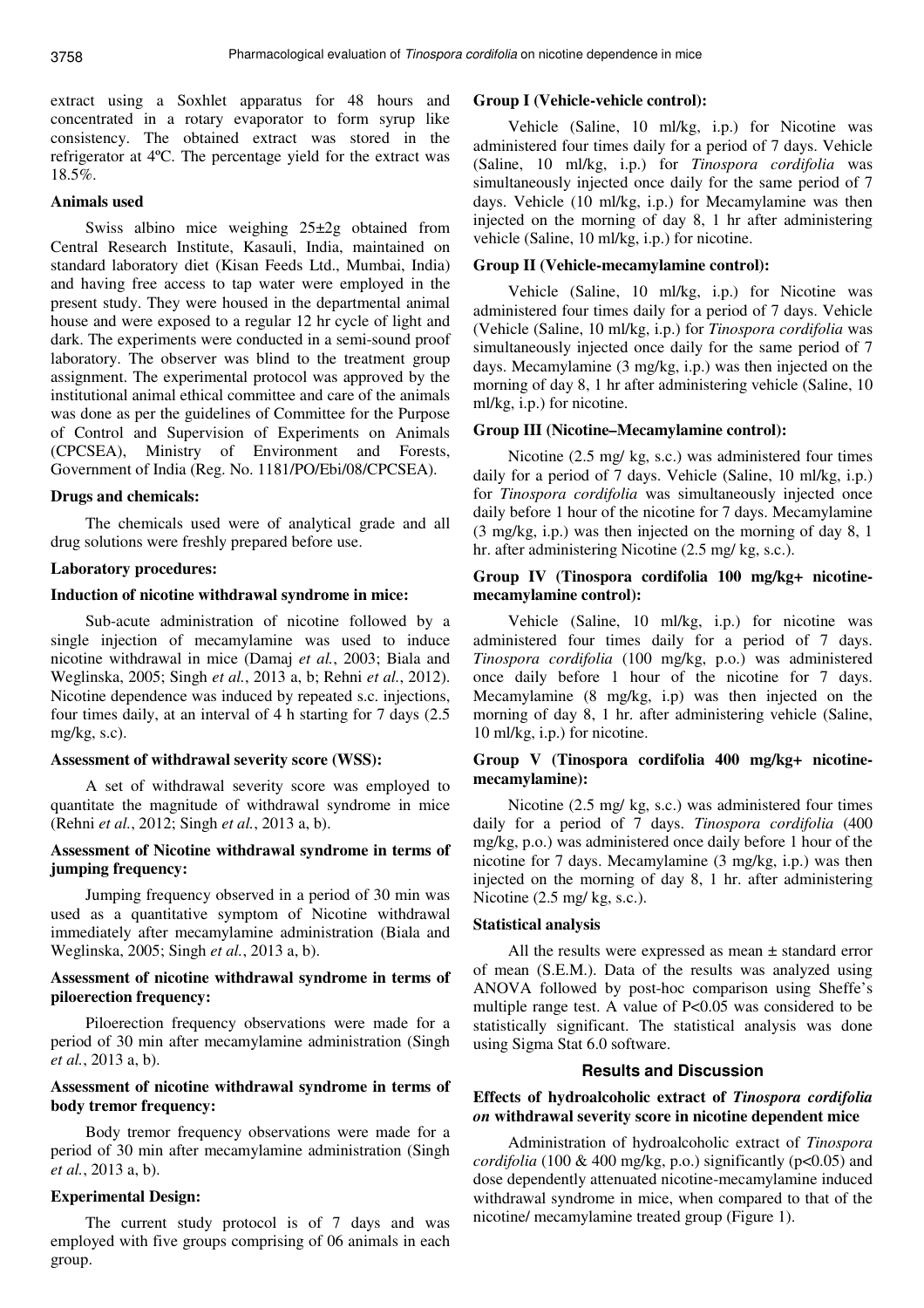

**Fig. 1:** Effect of treatment(s) on mecamylamine induced withdrawal severity score in mice.

### [Values are mean ± S.E.M.]

a =*P*<0.05 vs. VEH-VEH control;

b =*P*<0.05 vs. NIC-VEH-MEC].

VEH: Vehicle; NIC: Nicotine; MEC: Mecamylamine.

### **Effects of hydroalcoholic extract of** *Tinospora cordifolia on* **jumping behavior in nicotine dependent mice:**

Administration of hydroalcoholic extract of *Tinospora cordifolia* (100 & 400 mg/kg, *p.o.*) significantly (p<0.05) and dose dependently attenuated mecamylamine induced stereotyped jumping behavior in mice, when compared to that of the nicotine/ mecamylamine treated group (Figure 2).



**Fig. 2:** Effect of treatment(s) on mecamylamine induced Jumping Frequency in mice.

[Values are mean ± S.E.M.]

a =*P*<0.05 vs. VEH-VEH control;

$$
b = P < 0.05 \text{ vs. NIC-VEH-MEC}.
$$

VEH: Vehicle; NIC: Nicotine; MEC: Mecamylamine.

### **Effects of hydroalcoholic extract of** *Tinospora cordifolia on* **body tremor in nicotine dependent mice**

Administration of hydroalcoholic extract of *Tinospora cordifolia* (100 & 400 mg/kg,  $p.o.$ ) significantly ( $p<0.05$ ) and dose dependently attenuated mecamylamine induced body tremor behavior in nicotine dependent mice, when compared to that of the nicotine/ mecamylamine treated group (Figure 3).





[Values are mean ± S.E.M.]

a =*P*<0.05 vs. VEH-VEH control;

b =*P*<0.05 vs. NIC-VEH-MEC].

VEH: Vehicle; NIC: Nicotine; MEC: Mecamylamine

# **Effects of hydroalcoholic extract of** *Tinospora cordifolia* **on piloerection behavior in nicotine dependent mice:**

Administration of hydroalcoholic extract of *Tinospora cordifolia* (100 & 400 mg/kg, *p.o.*) significantly (p<0.05) and dose dependently attenuated mecamylamine induced piloerection behavior in nicotine dependent mice, when compared to that of the nicotine/ mecamylamine treated group (Figure 4).





[Values are mean ± S.E.M.]

a =*P*<0.05 vs. VEH-VEH control;

b =*P*<0.05 vs. NIC-VEH-MEC].

VEH: Vehicle; NIC: Nicotine; MEC: Mecamylamine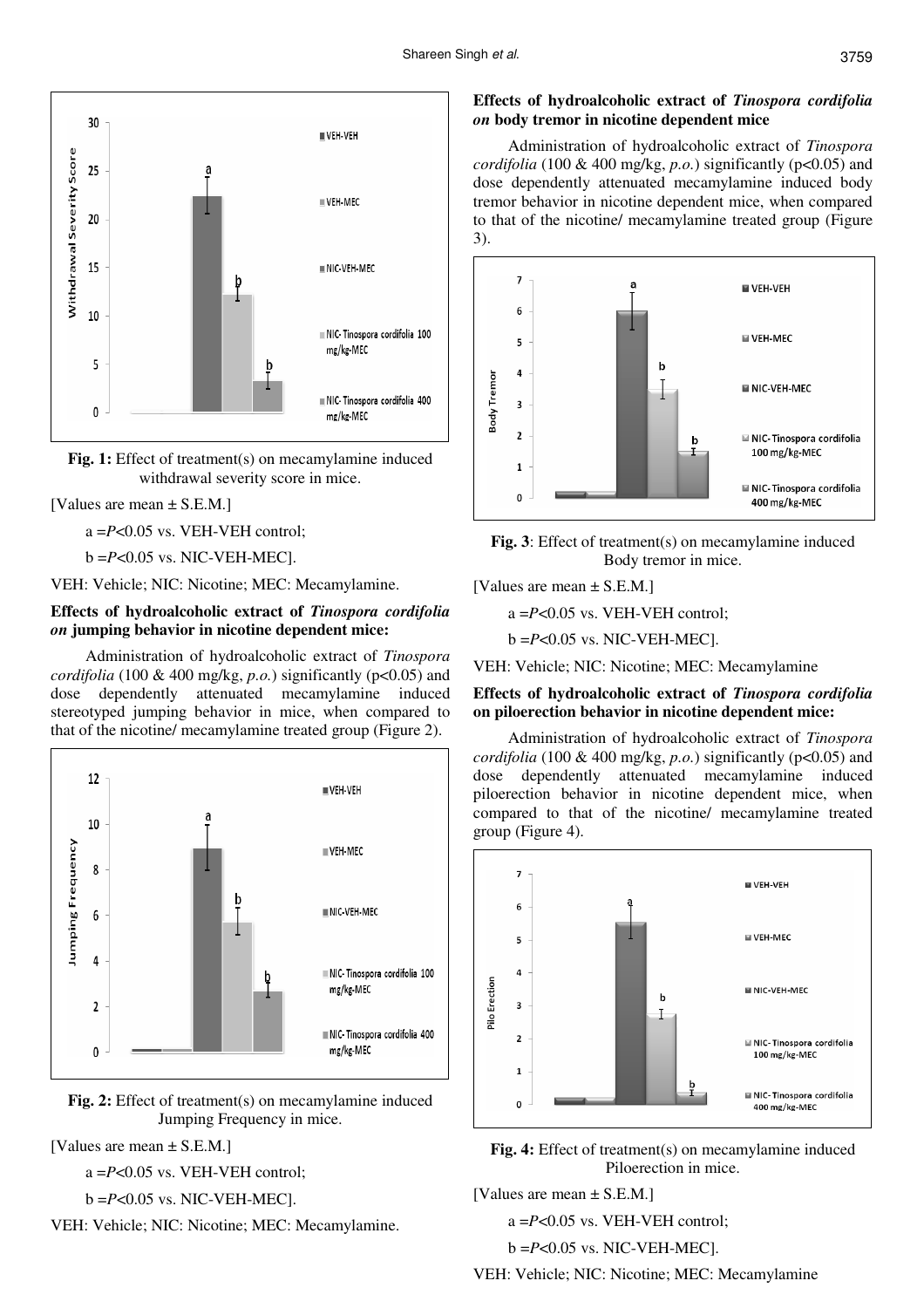#### **Discussion**

The present study findings have provided a validated results showing the ability of the hydroalcoholic extract of *Tinospora cordifolia* profoundly attenuating both developed nicotine dependence and the withdrawal signs associated with nicotine cessation. The aim of the present study is to investigate the protective effects of *Tinospora Cordifolia* hydroalcoholic extract in preventing the development of nicotine dependence and in reducing the abstinence suffering following nicotine cessation in mice. The primary hypothesis of this study was that *Tinospora cordifolia* hydroalcoholic extract would antagonize the mecamylamine precipitated nicotine withdrawal syndrome in mice. Chronic exposure to nicotine produced alternation in the level of excitatory and inhibitory neurotransmitters in rodents. The challenge dose of mecamylamine on the  $8<sup>th</sup>$  day caused an increase in withdrawal severity score. Hydroalcoholic extract of *Tinospora cordifolia* blocks the mecamylamine induced withdrawal syndrome in mice, it indicates antagonism of nicotine addiction. *Tinospora cordifolia* is widely used herbal plant in Ayurvedic system for anti-inflammatory antispasmodic, anti-arthritic, anti-allergic, anti-lepritic, antioxidant, anti-cancer, immune stimulating, nerve cell protecting and anti-diabetic properties (Kattupalli *et al.*, 2019; Reddi, 2019; Antul *et al.*, 2019). In various research studies *Tinospora cordifolia* tends to possess the stressattenuating activity. In addition, the *Tinospora cordifolia* has several other therapeutic properties generally associated with adaptogenic antioxidant properties. It is also known to possess beneficial effects on learning, anxiety, stress and memory (Fan *et al.*, 2019; Sumran, 2019; Patankar, 2019; Balamithra *et al.*, 2019). *Tinospora cordifolia* may modulate the GABAergic system and assist to overcome the anxiety in rodents (Mishra *et al.*, 2016). Due to its anxiolytic potential and neurotransmitter modulation properties *Tinospora cordifolia* played a prominent role in attenuation of nicotine dependence in mice. Hydroalcoholic extract of *Tinospora cordifolia* ameliorating withdrawal signs of nicotine dependence in line with previous studies (Rehni *et al.*, 2012; Singh *et al.*, 2013). In the present study, the *Tinosporia cordifolia* extract was given together with the nicotine during the development of addiction for eight days. The results of this study concluded that neurotransmitter modulation played a prominent role in nicotine addiction and the *Tinosporia cordifolia* extract treatment modulating these factors making this research directly relevant to the treatment of human addiction. In routine case, the current available therapy for nicotine addiction is targeting the anxiety, depression like withdrawal symptoms or nicotine replacement therapies. The current research evaluated the use of hydroalcoholic extract of *Tinosporia cordifolia* attenuating nicotine addiction and withdrawal symptoms and providing a future direction for *Tinosporia cordifolia* possessing active constituents might be included as a new regimen for nicotine addiction and its withdrawal symptoms.

#### **Conclusions**

*Tinospora cordifolia* hydroalcoholic extract at 400 mg/kg possesses an neuroprotective effective in abolishing the nicotine dependence and its withdrawal symptoms induced in mice. Hence, the active constitutes of *Tinosporia cordifolia* tends to be future direction for nicotine addiction therapy or may be included as a regimen for nicotine addiction and its withdrawal symptoms.

#### **References**

- Antul, K., Amandeep, P.; Gurwinder, S. and Anuj, C. (2019). Review on Pharmacological Profile of Medicinal Vine: Tinospora cordifolia. Current Journal of Applied Science and Technology, 1-1.
- Balamithra, S.; Vishnpriya, V.; Ponnulakshmi, R.; Gayathri, R.; Madhan, K.; Shyamaladevi, B. and Selvaraj, J. (2019). An in vitro antioxidant and antibacterial activity of Siddha polyherbal preparations on selected human pathogenic microorganisms. Drug Invention Today, 12(4).
- Bechard, A.R. and Knackstedt, L.A. (2019). Glutamatergic Neuroplasticity in Addiction. In Neural Mechanisms of Addiction, 61-74.
- Bedell, S.; Wells, J.; Liu, Q. and Breivogel, C. (2019). Vitexin as an active ingredient in passion flower with potential as an agent for nicotine cessation: vitexin antagonism of the expression of nicotine locomotor sensitization in rats. Pharm Bio., 57(1): 8-12.
- Benowitz, L.N. (2008). Neurobiology of Nicotine Addiction: Implications for Smoking Cessation Treatment. The American Journal of Medicine, 121 (4A): S3–S10.
- Benowitz, L.N. (2010). Nicotine Addiction. N Engl J Med., 362(24): 2295–2303.
- Benowitz, L.N. (2009). Pharmacology of Nicotine addiction: Addiction, Smoking- Induced Disease and Therapeutics. Annu Rev Pharmacol Toxicol., 49: 57-71.
- Biala, G. and Weglinska, B. (2005). Blockade of the expression of mecamylamineprecipitated nicotine withdrawal by calcium channel antagonists. Pharmacological Research, 51: 483-488.
- Birla, H.; Rai, S.N.; Singh, S.S.; Zahra, W.; Rawat, A.; Tiwari, N.; Singh, R.K.; Pathak, A. and Singh, S.P. (2019). Tinospora cordifolia Suppresses Neuroinflammation in Parkinsonian Mouse Model. Neuromolecular medicine, 21(1): 42-53.
- Damaj, M.I.; Kao, W. and Martin, B.R. (2003). Characterization of spontaneous and precipitated nicotine withdrawal in the mouse. The Journal of Pharmacology and Experimental Therapeutics, 307: 526–534.
- Fan, J.; Zhang, K.; Jin, Y.; Li, B.; Gao, S.; Zhu, J. and Cui, R. (2019). Pharmacological effects of berberine on mood disorders. Journal of cellular and molecular medicine, 23(1): 21-8.
- Feng, P.; Chen, Y.; Zhang, L.; Qian, C.G.; Xiao, X.; Han, X. and Shen, Q.D. (2018). Near-Infrared Fluorescent Nanoprobes for Revealing the Role of Dopamine in Drug Addiction. ACS Appl Mater Interfaces, 10(5): 4359-4368.
- Hendrickson, L.M.; Guildford, M.J. and Tapper, A.R. (2013). Neuronal nicotinic acetylcholine receptors: common molecular substrates of nicotine and alcohol dependence. Frontiers in psychiatry, 4, 29.
- Kangiser, M.M.; Thomas, A.M.; Kaiver, C.M. and Lisdahl, K.M. (2019). Nicotine Effects on White Matter Microstructure in Young Adults. Archives of Clinical Neuropsychology.
- Karamalakova, Y.D.; Nikolova, G.D.; Georgiev, T.K.; Gadjeva, V.G. and Tolekova, A.N. (2019). Hepatoprotective properties of Curcuma longa L.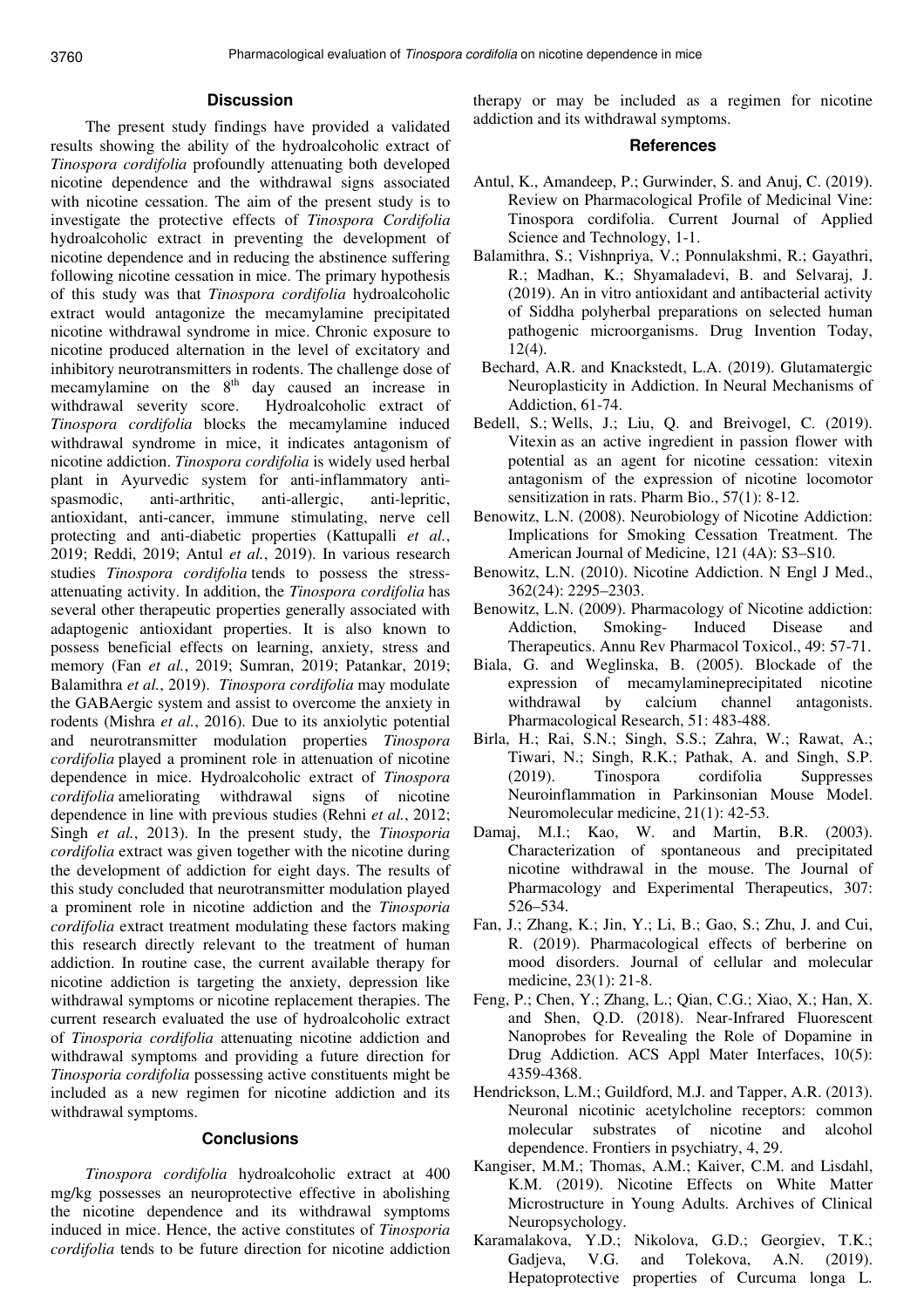extract in bleomycin-induced chronic hepatotoxicity. Drug discoveries & therapeutics, 13(1): 9-16.

- Kathuria, H.; Leone, F.T. (2018). Neptune. Treatment of tobacco dependence: current state of the art. Curr Opin Pulm Med.
- Kattupalli, S.; Vesta, V.; Vangara, S. and Spandana, U. (2019). The multi-actitvity herbaceous vine-tinospora cordifolia. Asian J Pharm Clin Res., 12(3): 1-4.
- Khanami, S.; Nitha, P.M.; Kshama, D. and Rokeya, S. (2011). Protective role of *Tinospora cordifolia* against Cisplatin- Induced Nephrotoxicity. International Journal of Pharmacy and Pharmaceutical Sciences, 3(4): 268- 270.
- Kovacic, P. and Cooksy, A.L. (2005). Unifying mechanism for toxicity and addiction by abused drugs: electron transfer and reactive oxygen species. Med Hypotheses., 64(2): 357-66.
- Kozlowski, L.T.; Giovino, G.A.; Edwards, B.; Difranza, J.; Foulds, J.; Hurt, R.; Niaura, R.; Sachs, D.P.; Selby, P.; Dollar, K.M.; Bowen, D.; Cummings, K.M.; Counts, M.; Fox, B.; Sweanor, D. and Ahern, F. (2007). Advice on using over-the-counter nicotine replacement therapypatch, gum, or lozenge-to quit smoking. Addict Behav., 32(10): 2140-50.
- Lin, X.X.; Yang, X.F.; Jiang, J.K.; Zhang, S.J.; Guan, Y.; Liu, Y.N.; Sun, Y.H. and Xie, Q.M. (2014). Cigarette smoke extract-induced BEAS-2B cell apoptosis and anti-oxidative Nrf-2 up-regulation are mediated by ROS-stimulated p38 activation. Toxicol Mech Methods., 24(8): 575-83.
- Low, L.T.K.; Ng, C.W.L. and Lee, C. (2019). Nicotine dependence treatment: provision of a dedicated programme by the National Addictions Management Service. Singapore Med J.
- Macedo, D.; Chaves, A.J.; Gomes, P.X.; Sanders, L.L. and de Lucena, D.F. (2019). Nicotine-Induced Kindling: Influences of Age, Sex, and Prevention by Antioxidants. In Neuroscience of Nicotine, 287-295.
- Malinska, D.; Wieckowsk, M.R.; Michalska, B.; Drabik, K.; Prill, M.; Patalas-Krawczyk, P.; Walczak, J.; Szymanski, J.; Mathis, C.; Van der Toorn, M. and Luettich, K. (2019). Mitochondria as a possible target for nicotine action. Journal of Bioenergetics and Biomembranes, 1-8.
- Mattioli, L. and Perfumi, M. (2011). Evaluation of *Rhodiola rosea* L. extract on affective and physical signs of nicotine withdrawal in mice. J Psychopharmacol., 25(3): 402-410.
- Maurer, J.J. and Schmidt, H.D. (2019). Nicotine Addiction and Alpha4beta2\* Nicotinic Acetylcholine Receptors. In Neuroscience of Nicotine, 243-250.
- Mishra, R.; Manchanda, S.; Gupta, M.; Kaur, T.; Saini, V.; Sharma, A. and Kaur, G. (2016). *Tinospora cordifolia* ameliorates anxiety-like behavior and improves cognitive functions in acute sleep deprived rats. Scientific reports, 6: 25564.
- Mtewa, A.G.; Deyno, S.; Peter, E.L.; Amanjot, A.; Ahovegbe, L.Y. and Sesaazi, D.C. (2019). Neurochemistry and Pharmacology of Addictions: An African Perspective. In Addiction in South and East Africa, 175-192.
- Ozarowski, M.; Mikołajczak, P.L. and Thiem, B. (2013). Medicinal plants in the phytotherapy of alcohol or

nicotine addiction. Implication for plants in vitro cultures. Przeglad lekarski, 70(10): 869-74.

- Pacek, L.R.; Reboussin, B.A.; Green, K.M.; LaFlair, L.N.; Storr, C.L.; Alvanzo, A.A.; Mojtabai, R.; Cullen, B.; Young, A.S.; Tormohen, K. and Riehm, K. (2019). Current tobacco use, nicotine dependence, and transitions across stages of alcohol involvement: A latent transition analysis approach. International journal of methods in psychiatric research, e1789.
- Patankar, V.V. (2019). Effect of three dosage forms of Guduchi (Tinospora cordifolia) on learning and memory: An Experimental study. International Journal of Innovative Knowledge Concepts, 7(4): 182-8.
- Perez-Rubio, G.; Cordoba-Lanus, E.; Cupertino, P.; Cartujano-Barrera, F.; Campos, M.A. and Falfan-Valencia, R. (2019). Role of Genetic Susceptibility in Nicotine Addiction and Chronic Obstructive Pulmonary Disease. Revista de Investigación Clínica, 71(1): 36-54.
- Prasad, S.; Liles, T. and Cucullo, L. (2019). Brain, Nrf2, and Tobacco: Mechanisms and Countermechanisms Underlying Oxidative-Stress-Mediated Cerebrovascular Effects of Cigarette Smoking. In Neuroscience of Nicotine, 355-363.
- Prasopthum, A.; Pouyfung, P.; Sarapusit, S.; Srisook, E. and Rongnoparut, P. (2015). Inhibiton effects of *Vernonia cinerea* active compounds against cytochrome P450 2A6 and human monoamine oxidase, possible targets for reduction of tobacco dependence. Drug Metab Pharmacokinet., 30(2): 174-81.
- Pratt, S.I.; Brunette, M.F.; Wolfe, R.; Scherer, E.A.; Xie, H.; Bartels, S.; Ferron, J.C. and Capuchino, K. (2019). Incentivizing healthy lifestyle behaviors to reduce cardiovascular risk in people with serious mental illness: An equipoise randomized controlled trial of the wellness incentives program. Contemporary clinical trials, 81: 1-10.
- Preedy, V.R. ed (2019). Neuroscience of Nicotine: Mechanisms and Treatment. Academic Press.
- Purandare, H. and Supe, A. (2007). Immunomodulatory role of *Tinospora cordifolia* as an adjuvant in surgical treatment of diabetic foot ulcers: a prospective randomized controlled study. Indian J Med Sci., 61(6): 347-55.
- Rashmi, K.C.; Raj, M.H.; Paul, M.; Girish, K.S.; Salimath, B.P. and Aparna, H.S. (2019). A new pyrrole based small molecule from Tinospora cordifolia induces apoptosis in MDA-MB-231 breast cancer cells via ROS mediated mitochondrial damage and restoration of p53 activity. Chemico-biological interactions, 299: 120-30.
- Reddi, K.K. and S.D. Tetali (2019). Dry leaf extracts of *Tinospora cordifolia* (Willd.) Miers attenuate oxidative stress and inflammatory condition in human monocytic (THP-1) cells. Phytomedicine, 152831.
- Rehni, A.K.; Singh, T.G. and Arora, S. (2012). SU-6656, a selective Src kinase inhibitor, attenuates mecamylamine-precipitated nicotine withdrawal syndrome in mice. Nicotine Tob Res., 14(4): 407-14.
- Saleh, M.Y.; Chaturvedi, S.; Ibrahim, B.; Khan, M.S.; Jain, H.; Nama, N. and Jain, V. (2019). Hearbal Detox Extract Formulation From Seven Wonderful Natural Herbs: Garlic, Ginger, Honey, Carrots, Aloe Vera, Dates, & Corn. Asian Journal of Pharmaceutical Research and Development, 7(3): 22-30.